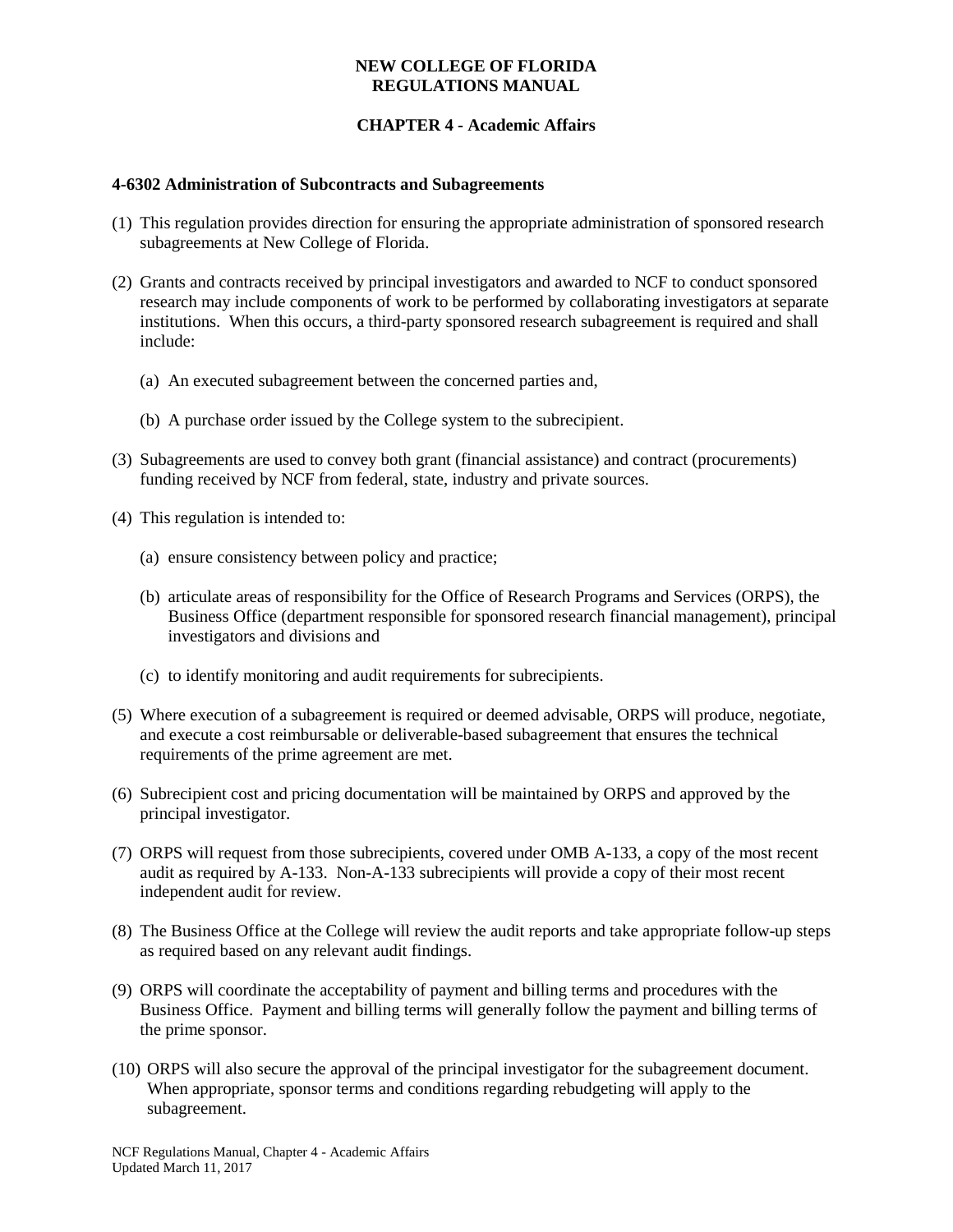### **NEW COLLEGE OF FLORIDA REGULATIONS MANUAL**

# **CHAPTER 4 - Academic Affairs**

- (11) Subagreement templates will be reviewed by NCF's general counsel to ensure that the terms and conditions are consistent with applicable laws and regulations. The general counsel will approve or modify subagreement templates to legally acceptable language, coordinating such changes with ORPS.
- (12) ORPS will coordinate additional reviews with appropriate units when the subagreement contains non-standard language that may be in conflict with NCF or federal regulations.
- (13) ORPS will secure the appropriate signatures of the subrecipient and will execute or cause to be executed the subagreement on behalf of NCF, under authority delegated by the NCF president.
- (14) ORPS will transmit one copy of a fully executed original to the subrecipient. One copy of the subagreement will be sent to the principal investigator, and one copy to the Business Office.
- (15) ORPS, in concert with the principal investigator will initiate a purchase requisition to the Purchasing Office with the subagreement document attached to and made a part of the purchase order which will be issued to ensure that funds are properly available in the subagreement and that said funds are properly encumbered and dedicated to the purpose of this procurement.
- (16) The principal investigator will be responsible for monitoring and ensuring the technical performance of the subrecipient and will certify to this performance prior to the payment of any invoices by the Business Office. ORPS will retain the supporting documentation for the subrecipient's performance.
- (17) Invoices for payment to subrecipients will be submitted by the principal investigator or the Division to ORPS for compliance review and then ORPS will process and forward required documentation to the Business Office at New College referencing the purchase order and subagreement under which the remittance is to be made. The subrecipient's services must be received prior to payment processing. The invoice will be signed by a subrecipient employee who is knowledgeable and authorized to do so, such signature attesting to the accuracy of the invoice and that the deliverables or expenditures for which reimbursement is sought are in accordance with the subagreement and were made solely for the performance of the subagreement.
- (18) Documentation required for invoicing is outlined below.
	- (a) For all Florida agencies and subdivisions as defined in Chapter 768.28, Florida Statutes: Subrecipients must submit an itemized invoice using the same cost/deliverable categories that appear in the approved and executed subcontract budget. The State of Florida regulates general administrative and audit standards for state agencies and the State University System institutions; therefore, supporting documents for cost reimbursable subagreements do not have to be submitted to the College. Rather, receipts and other documentation in support of itemized invoices must be maintained in the subrecipient's records as they are subject to inspection by State of Florida officials.
	- (b) For all other subrecipients: